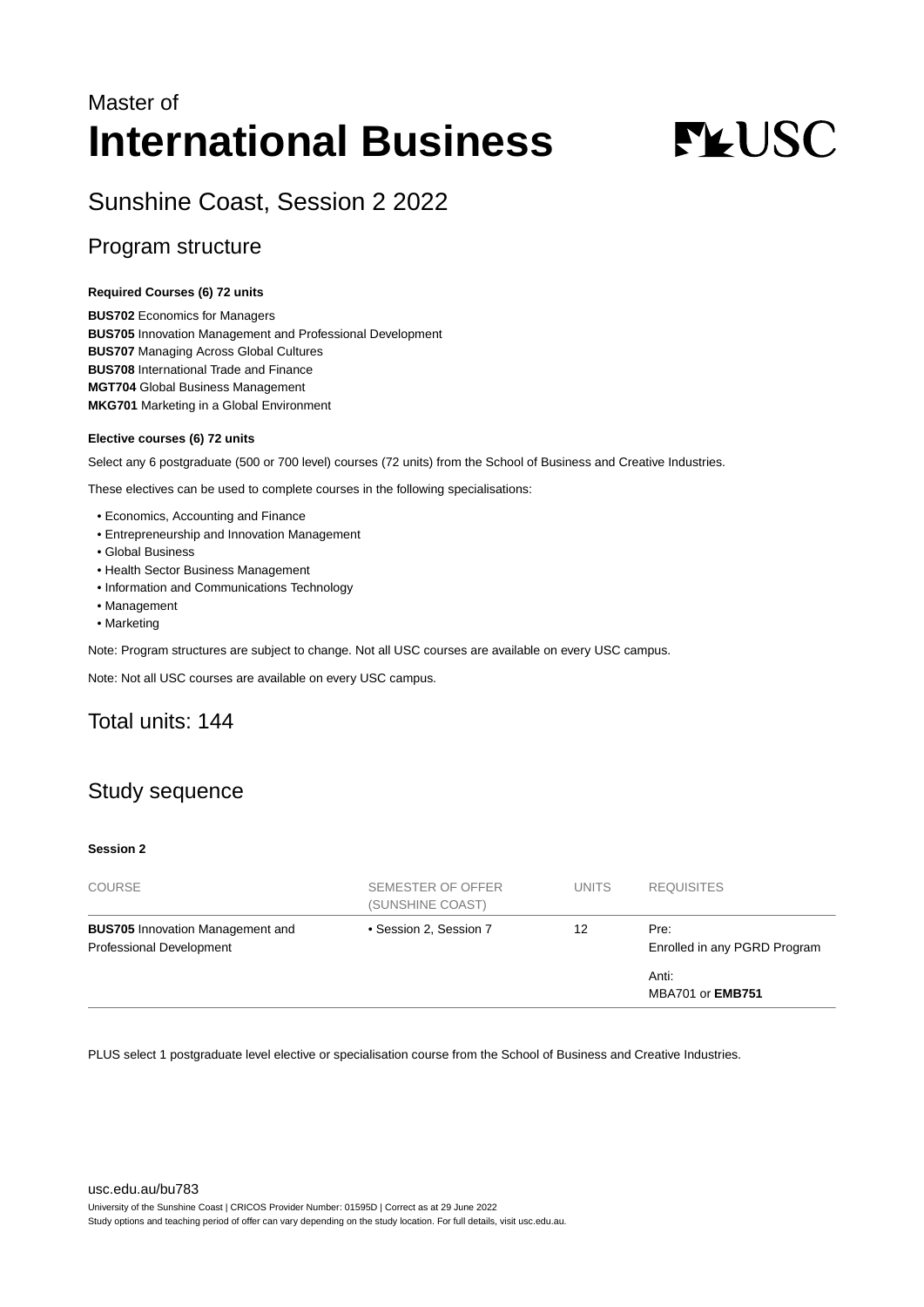#### **Session 3**

| <b>COURSE</b>                                 | SEMESTER OF OFFER<br>(SUNSHINE COAST) | <b>UNITS</b> | <b>REQUISITES</b>                    |
|-----------------------------------------------|---------------------------------------|--------------|--------------------------------------|
| <b>BUS707</b> Managing Across Global Cultures | • Session 3                           | 12           | Pre:<br>Enrolled in any PGRD Program |
|                                               |                                       |              | Anti:<br>MBA723 or <b>EMB773</b>     |
| <b>BUS708</b> International Trade and Finance | • Session 1, Session 3, Session 7     | 12           | Pre:<br>Enrolled in any PGRD Program |

#### **Session 5**

Select 2 postgraduate level electives or specialisation courses from the School of Business and Creative Industries.

#### **Session 6**

| <b>COURSE</b>                            | SEMESTER OF OFFER<br>(SUNSHINE COAST) | <b>UNITS</b> | <b>REQUISITES</b>                                                                                                                                                          |
|------------------------------------------|---------------------------------------|--------------|----------------------------------------------------------------------------------------------------------------------------------------------------------------------------|
| <b>BUS702</b> Economics for Managers     | • Session 6                           | 12           | Pre:<br>Enrolled in any PGRD Program<br>or (enrolled in Program SC410,<br>SC411, SC425, SC404 or<br>SC405) and 280 units<br>completed towards either of<br>these Programs) |
|                                          |                                       |              | Anti:<br><b>MBA708 or EMB758</b>                                                                                                                                           |
| <b>MGT704</b> Global Business Management | • Session 6                           | 12           | Pre:<br>Enrolled in any PGRD Program                                                                                                                                       |

#### **Session 2**

Select 2 postgraduate level electives or specialisation courses from the School of Business and Creative Industries.

#### **Session 3**

| <b>COURSE</b>                                   | SEMESTER OF OFFER<br>(SUNSHINE COAST) | <b>UNITS</b> | <b>REQUISITES</b>                    |
|-------------------------------------------------|---------------------------------------|--------------|--------------------------------------|
| <b>MKG701</b> Marketing in a Global Environment | • Session 1, Session 3                | 12           | Pre:<br>Enrolled in any PGRD Program |
|                                                 |                                       |              | Anti:<br>MBA702 and MBA726           |

PLUS select 1 postgraduate level elective or specialisation course from the School of Business and Creative Industries.

This is an accelerated study sequence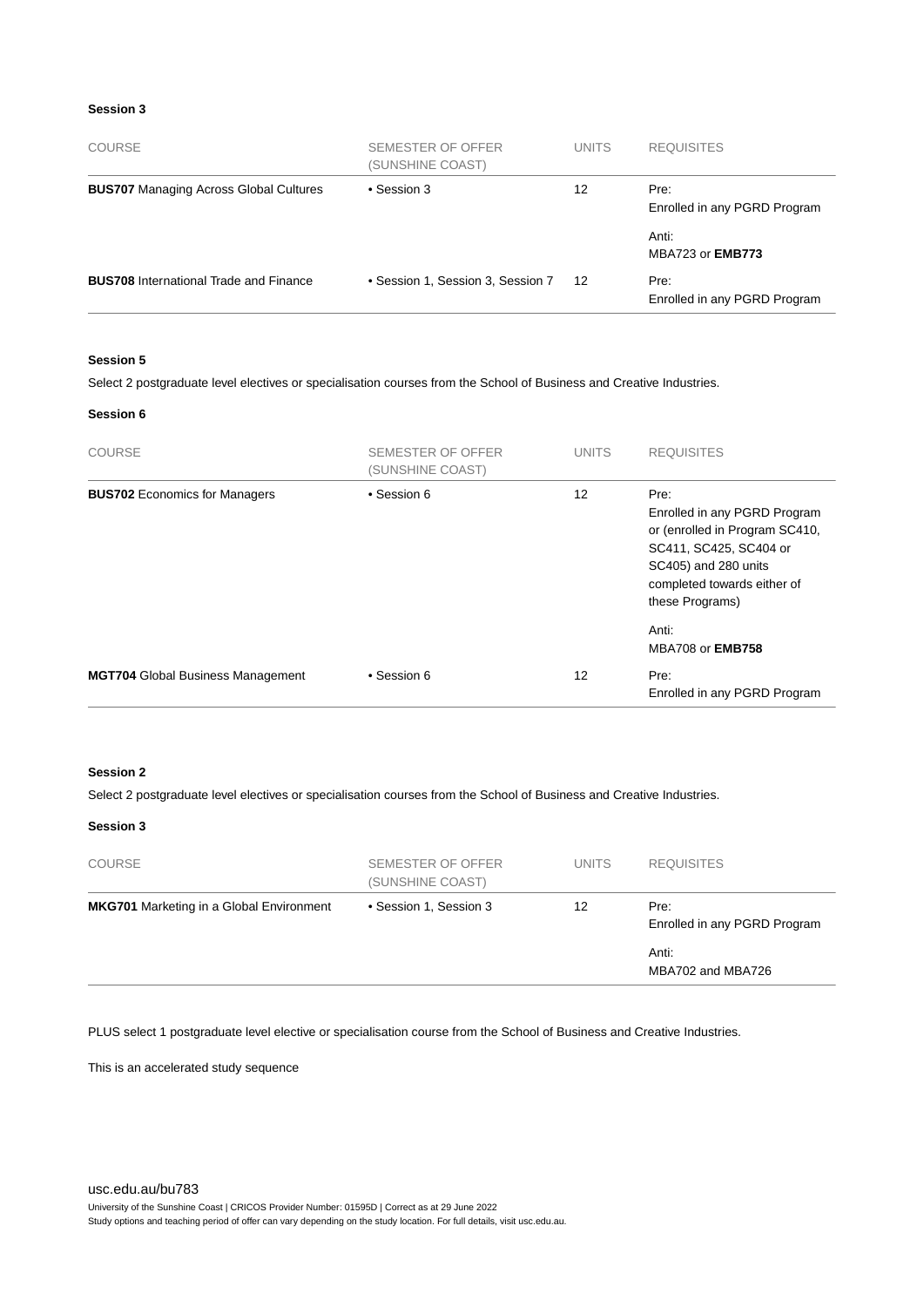#### **Session 2**

| <b>COURSE</b>                                                       | SEMESTER OF OFFER<br>(SUNSHINE COAST) | <b>UNITS</b> | <b>REQUISITES</b>                    |
|---------------------------------------------------------------------|---------------------------------------|--------------|--------------------------------------|
| <b>BUS705</b> Innovation Management and<br>Professional Development | • Session 2, Session 7                | 12           | Pre:<br>Enrolled in any PGRD Program |
|                                                                     |                                       |              | Anti:<br><b>MBA701 or EMB751</b>     |

PLUS select 1 postgraduate level elective or specialisation course from the School of Business and Creative Industries.

#### **Session 3**

| <b>COURSE</b>                                   | SEMESTER OF OFFER<br>(SUNSHINE COAST) | <b>UNITS</b> | <b>REQUISITES</b>                    |
|-------------------------------------------------|---------------------------------------|--------------|--------------------------------------|
| <b>BUS707</b> Managing Across Global Cultures   | • Session 3                           | 12           | Pre:<br>Enrolled in any PGRD Program |
|                                                 |                                       |              | Anti:<br>MBA723 or <b>EMB773</b>     |
| <b>MKG701</b> Marketing in a Global Environment | • Session 1, Session 3                | 12           | Pre:<br>Enrolled in any PGRD Program |
|                                                 |                                       |              | Anti:<br>MBA702 and MBA726           |

#### **Session 5**

Select 2 postgraduate level electives or specialisation courses from the School of Business and Creative Industries.

#### **Session 6**

| <b>COURSE</b>                            | <b>SEMESTER OF OFFER</b><br>(SUNSHINE COAST) | <b>UNITS</b> | <b>REQUISITES</b>                                                                                                                                                          |
|------------------------------------------|----------------------------------------------|--------------|----------------------------------------------------------------------------------------------------------------------------------------------------------------------------|
| <b>BUS702</b> Economics for Managers     | • Session 6                                  | 12           | Pre:<br>Enrolled in any PGRD Program<br>or (enrolled in Program SC410,<br>SC411, SC425, SC404 or<br>SC405) and 280 units<br>completed towards either of<br>these Programs) |
|                                          |                                              |              | Anti:<br><b>MBA708 or EMB758</b>                                                                                                                                           |
| <b>MGT704</b> Global Business Management | • Session 6                                  | 12           | Pre:<br>Enrolled in any PGRD Program                                                                                                                                       |

#### **Session 7**

Select 2 postgraduate level electives or specialisation courses from the School of Business and Creative Industries.